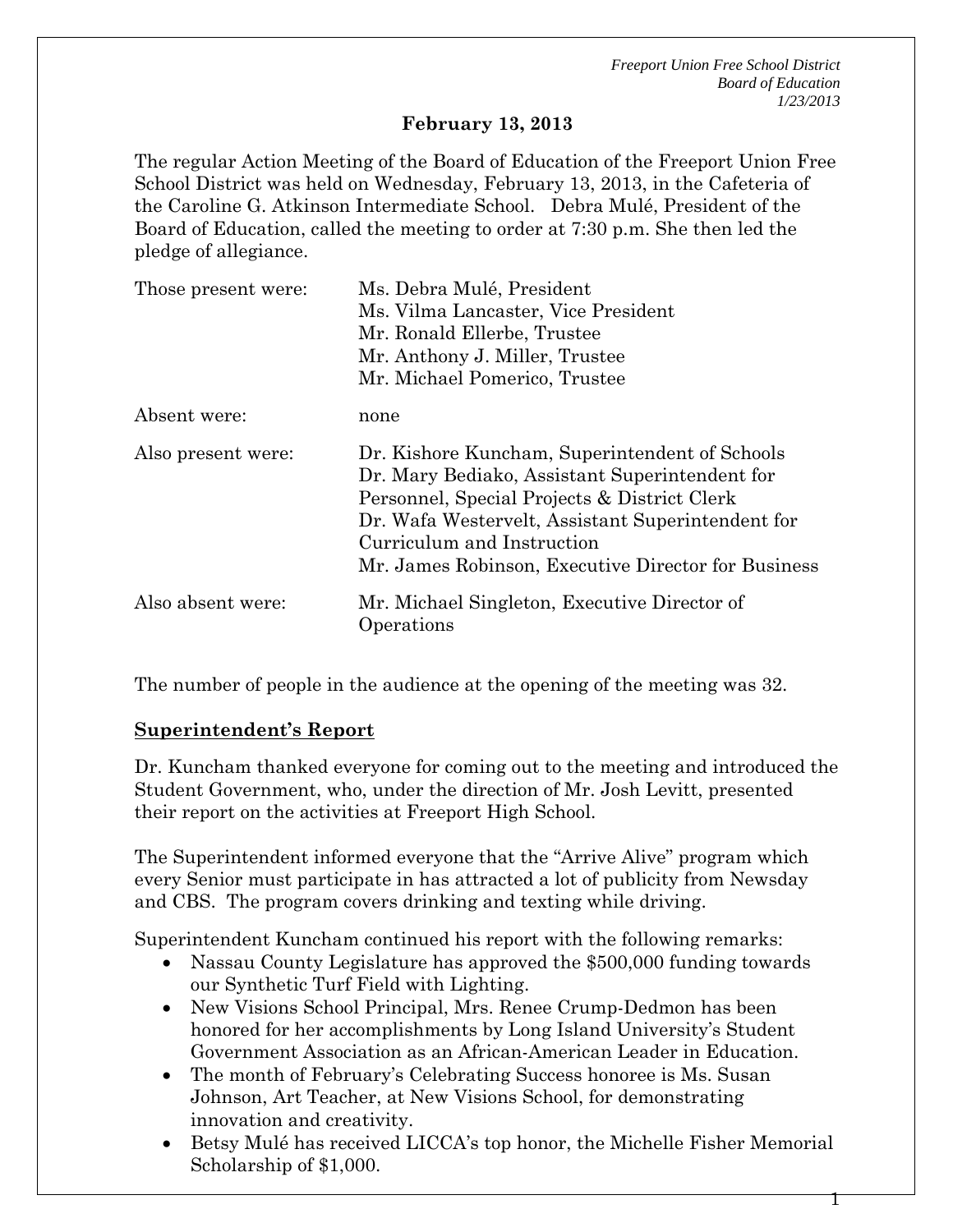- Jonathan Greenwood has been ranked  $1<sup>st</sup>$  in New York State in the Jr. Boys 600 meter race, and 2<sup>nd</sup> for his age nationwide in the same event.
- Mr. Bob DeBonis will be recognized by Senator Fuschillo on March 8, 2013 for the 300th win of his 24 year career coaching Boys Basketball.

# **2013-2014 Budget**

The Superintendent continued his report by giving an overview of the 2013-2014 budget and a Power Point presentation. He summed it up by saying we will need to wait a few weeks longer to see how things shape up. The Power Point Presentation is attached.

Dr. Kuncham also said that there will be a second proposition on the ballot to approve capital projects.

# **Questions from the Public**

The public was given the opportunity to address the Board of Education. Each speaker was allowed to address the Board for four minutes on the Agenda only. The Board and administration addressed the comments from the public.

### **Items for Action**

On a motion by Mr. Ellerbe and a second by Mr. Pomerico, the following items were approved on a Consent Agenda. The vote was unanimous, Ellerbe, Lancaster, Miller, Mulé and Pomerico.

#### **Acceptance of the Minutes**

**BE IT RESOLVED** that the Board of Education of the Freeport Union Free School District hereby accepts the minutes of the following meetings as written: January 23, 2013 and February 6, 2013.

# **Leave of Absence**

**BE IT RESOLVED**, that the Board of Education of the Freeport Union Free School District hereby grants a request for leave of absence as listed below:

**Christine Molnar,** Elementary Teacher, effective January 14, 2013 through June 30, 2013, for health reasons.

**Tiffany Leotaud-Shinkonde**, full-time Teaching Assistant, effective January 28, 2013 through April 7, 2013, for child care.

**Christina Schwarz**, Elementary Teacher, effective January 29, 2013 through June 30, 2013, for child care.

**Jester Bates**, part-time Teaching Assistant, effective January 28, 2013 through June 30, 2013, for student teaching.

**Denise Fagan**, full-time Teaching Assistant, effective January 2, 2013, through June 30, 2013, for health reasons.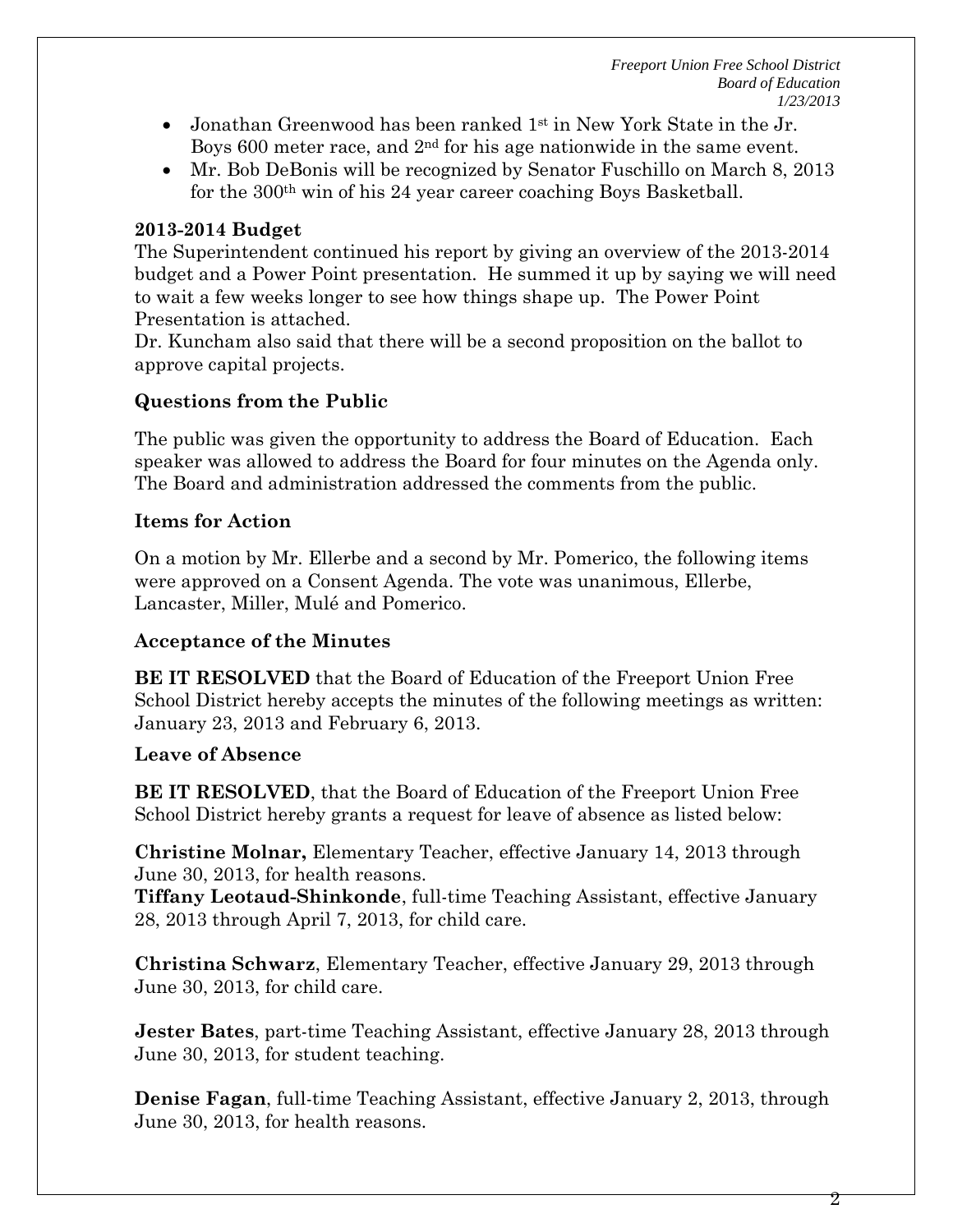# **Resignation of Staff**

**BE IT RESOLVED**, that the Board of Education of the Freeport Union Free School District hereby accepts the letter(s) of resignation from the following staff member(s) as listed below:

**Carlene Williamson**, full-time Teaching Assistant, effective January 31, 2013 to accept a teaching position in another district.

**Patricia Stellato**, full-time Teaching Assistant, effective January 29, 2013 to accept a teaching position in another district.

**Matthew Cellan**, Permanent Substitute, effective February 1, 2013, to accept a teaching position in the district

### **Appointment of Staff - Temporary**

**BE IT RESOLVED**, that the Board of Education of the Freeport Union Free School District, upon the recommendation of the Superintendent, hereby appoints the individuals listed in the attached Appointment of Staff Report - Temporary, in accordance with the rules of the Board of Regents. These individuals shall possess appropriate certification allowing them to serve as teachers in the public schools of New York.

**Joseph Iannello**, English Teacher, (replacing A. Martinez, resigned) a temporary appointment effective January 25, 2013 through August 31, 2013. Compensation for this position is according to step 1-1B of the U3D Schedule at \$54,720. Assignment: FHS.

**Matthew Cellan,** Physical Education Teacher, (replacing B. McKenna, LOA) a temporary appointment effective January 25, 2013 through August 31, 2013. Compensation for this position is according to step 1-1B of the U3C Schedule at \$54,720. Assignment: Archer/Bayview.

**Jesse DiMartino,** Permanent Substitute, a temporary appointment effective February 4, 2013 through June 21, 2013. Compensation will be according to the Substitute Pay Rate at \$125 per day. Assignment: FHS.

#### **Appointment of Spring Coaching Staff**

**BE IT RESOLVED,** that the Board of Education of the Freeport Union Free School District, upon the recommendation of the Superintendent, hereby appoints the individuals listed below as coaches.

| DiMartino, Jesse   | Varsity Baseball Asst.      | \$4,537. |
|--------------------|-----------------------------|----------|
| Smar, Stephen      | JV Baseball                 | \$5,281. |
| Holder, Shawn      | Modified Baseball 7R        | \$3,666. |
| Fiore, Christopher | Boys Varsity Lacrosse Asst. | \$5,665. |
| Mills, Randy       | Boys Modified Lacrosse Head | \$4,558. |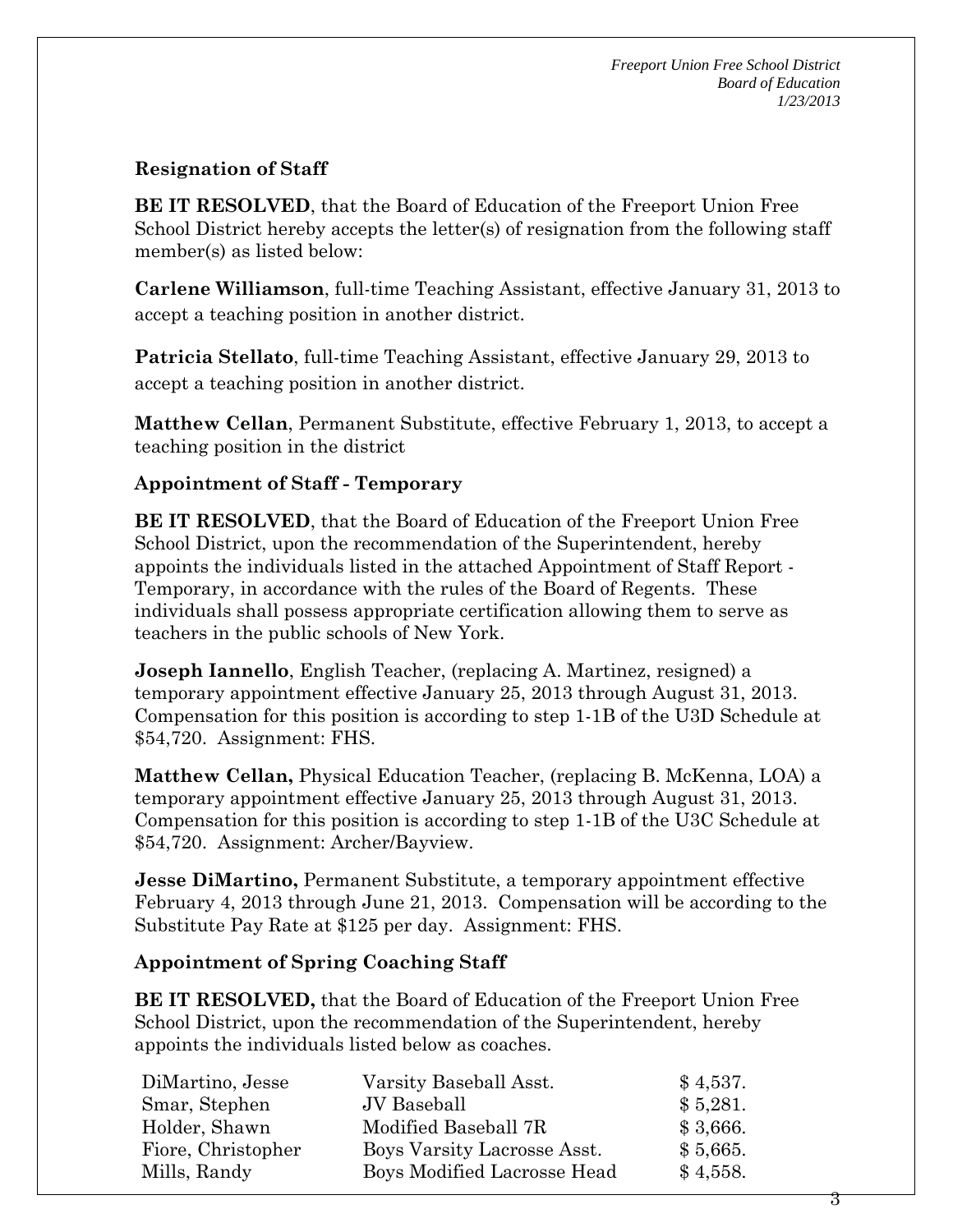| Scali, Carmen | Girls Varstiy Softball Asst. | \$5,151. |
|---------------|------------------------------|----------|
| Reid, Corey   | Girls Varsity Track Asst.    | \$4,537. |

### **CSE/CPSE Minutes**

**BE IT RESOLVED,** that the Board of Education of the Freeport Union Free School District hereby accepts the minutes of the meetings of the Committee on Special Education and the Committee on Preschool Special Education for the following dates:

December 6, 10, 2012, January 4, 7, 11, 15, 16, 22, 24, 29, 30, 31, 2013.

### **Other Items for Action**

On a motion by Mr. Pomerico and a second by Mr. Ellerbe the following item was approved:

### **Retirement of Staff**

**BE IT RESOLVED,** that the Board of Education of the Freeport Union Free School District hereby accepts the letter of resignation for the purpose of retirement from the following staff member as listed:

**Mark Surval**, Elementary Teacher, effective July 1, 2013, after serving the children of Freeport for more than 27 years.

**Arthur Debin**, Science Teacher, effective June 30, 2013, after serving the children of Freeport for 13 years.

The motion carried unanimously**.** The vote was; Ellerbe, Lancaster, Miller, Mulé and Pomerico.

On a motion by Ms. Lancaster and a second by Mr. Miller the following item was approved:

# **Granting of Tenure**

**BE IT RESOLVED,** that the Board of Education of the Freeport Union Free School District hereby grants tenure status to the following individual(s):

| Teacher(s)            |               |                           |                    |  |  |  |
|-----------------------|---------------|---------------------------|--------------------|--|--|--|
| <b>NAME</b>           | <b>SCHOOL</b> | <b>TENURE AREA</b>        | <b>TENURE DATE</b> |  |  |  |
| Georgia Lambrinos     | Dodd          |                           | March 2, 2013      |  |  |  |
| Teaching Assistant(s) |               |                           |                    |  |  |  |
| Christine Myers       | <b>FHS</b>    | <b>Teaching Assistant</b> | March 11, 2013     |  |  |  |

4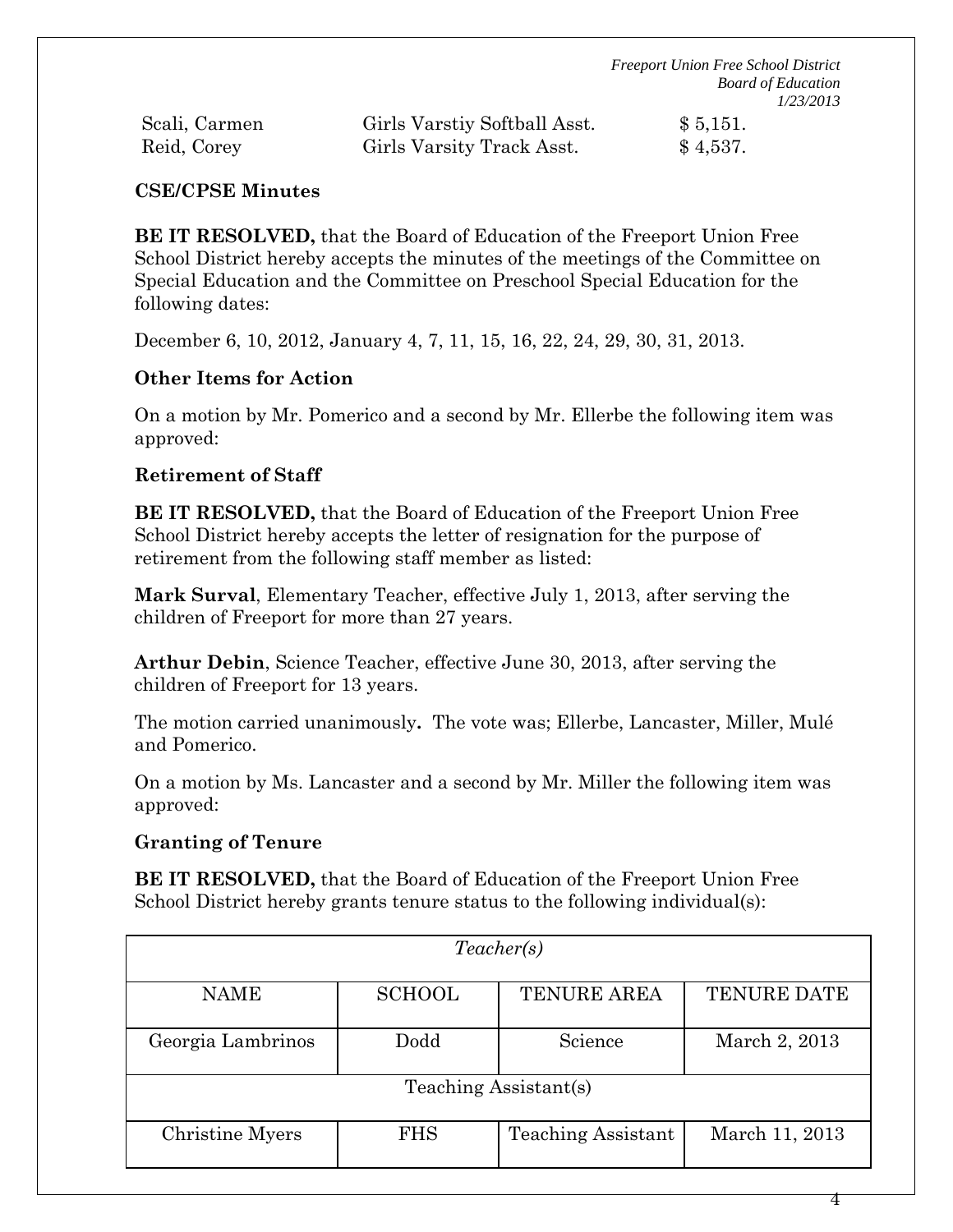The motion carried unanimously**.** The vote was; Ellerbe, Lancaster, Miller, Mulé and Pomerico.

On a motion by Mr. Miller and a second by Mr. Ellerbe, the following item was approved:

# **Approval of Consultants**

**BE IT RESOLVED,** that the Board of Education of the Freeport Union Free School District hereby approves the agreements between the following consultants and the Freeport Union Free School District, as per the following list; and

| -------------- | $\frac{1}{2}$ | to cheed out and coments on no sending |          |                       |
|----------------|---------------|----------------------------------------|----------|-----------------------|
| Consultant     | Schools       | <b>Services</b>                        | Total    | <b>Funding Source</b> |
|                |               | Provided                               | Cost     |                       |
| Cell Motion    | Columbus,     | Hands-on                               | Not to   | Strengthening         |
| Laboratories   | Archer,       | Science activities                     | Exceed   | Teacher and           |
| (Bio Bus)      | Bayview,      |                                        | \$24,000 | Leader                |
|                | Giblyn, New   |                                        |          | Effectiveness         |
|                | Visions,      |                                        |          | Grant funds           |
|                | Atkinson      |                                        |          |                       |
| iTutor, Inc.   | Dodd Middle   | Online tutoring                        | Not to   | Title I funds         |
|                | School        | for students in                        | exceed   |                       |
|                |               | English                                | \$11,480 |                       |
|                |               | language arts                          |          |                       |
|                |               | and mathematics                        |          |                       |

**BE IT FURTHER RESOLVED**, that the Board of Education authorizes the Superintendent (or his designee) to execute said agreements on its behalf.

The motion carried unanimously**.** The vote was; Ellerbe, Lancaster, Miller, Mulé and Pomerico.

On a motion by Mr. Ellerbe and a second by Mr. Pomerico, the following item was approved:

# **Appointment of an Impartial Hearing Officer**

**BE IT RESOLVED,** that the Board of Education of the Freeport Union Free School District hereby appoints Michael Lazan as the Impartial Hearing Officer in the matter of a Special Education Student #1006372.

The motion carried unanimously**.** The vote was; Ellerbe, Lancaster, Miller, Mulé and Pomerico.

On a motion by Ms. Lancaster and a second by Mr. Ellerbe, the following item was approved:

# **Approval of an Agreement**

**BE IT RESOLVED,** that the Board of Education of the Freeport Union Free School District hereby authorizes the President of the Board of Education to sign,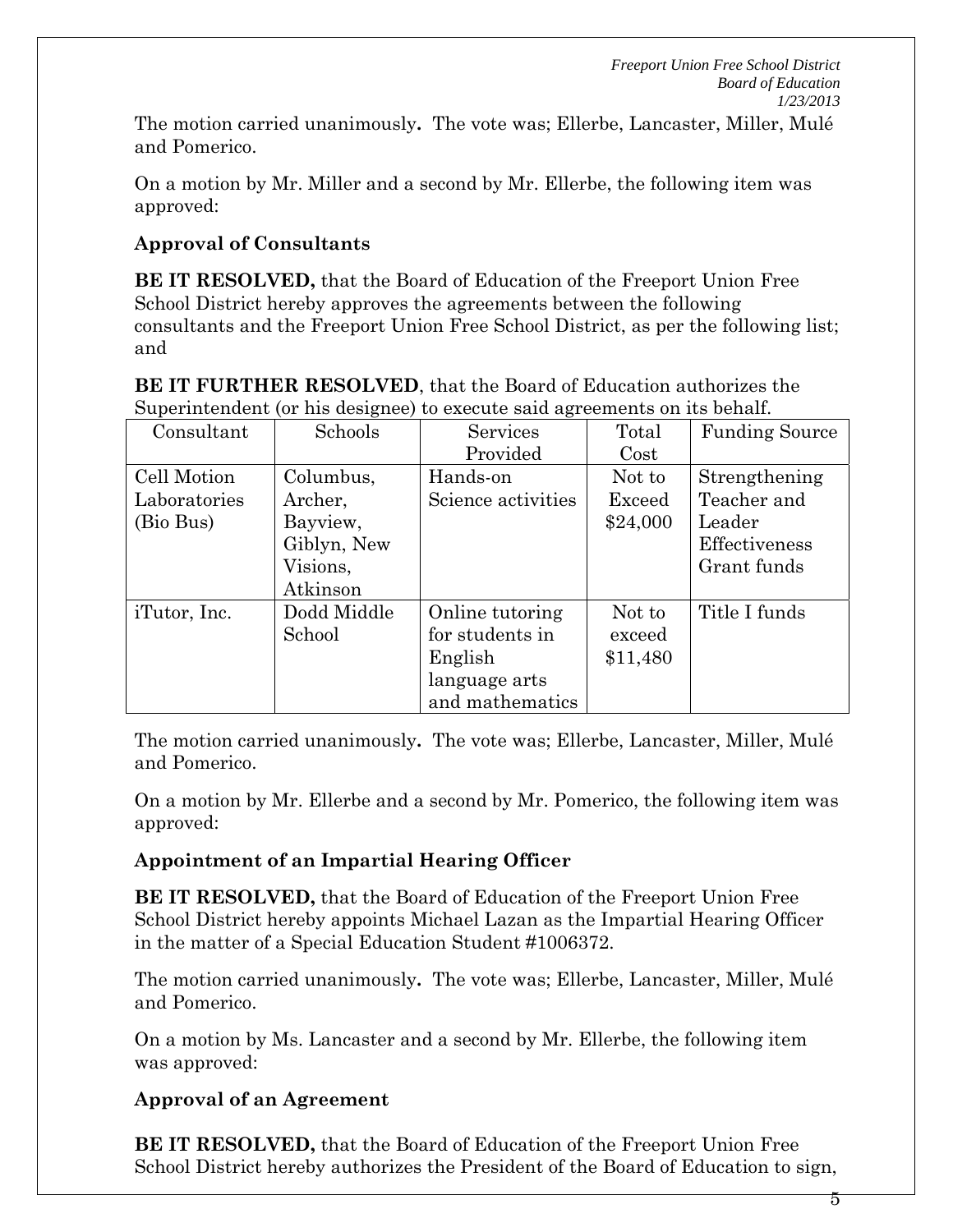on behalf of the District, the Consulting and Participation Agreement with National Executive Service Corps (NESC).

The motion carried unanimously**.** The vote was; Ellerbe, Lancaster, Miller, Mulé and Pomerico.

On a motion by Mr. Miller and a second by Mr. Ellerbe, the following item was approved:

#### **Resolution to Approve Student Travel to New Paltz, NY, Binghamton, NY Schenectady, NY, Cortland, NY and Syracuse, NY.**

**BE IT RESOLVED**, that the Board of Education of the Freeport Union Free School District hereby authorizes the Freeport High School to conduct a field trip to New Paltz, NY, Binghamton, NY, Schenectady, NY, Cortland, NY and Syracuse, NY from February 21st through February 23rd, 2013 for the purpose of providing a college tour for students that will visit SUNY New Paltz, SUNY Binghamton, SUNY Cortland, Union College, and Syracuse University.

**BE IT FURTHER RESOLVED,** that said authorization is subject to availability of chaperones and to Freeport High School's compliance with all insurance, health, safety and financial guidelines as indicated in the Administration Procedures.

The motion carried unanimously**.** The vote was; Ellerbe, Lancaster, Miller, Mulé and Pomerico.

On a motion by Mr. Ellerbe and a second by Mr. Pomerico, the following item was approved:

# **Authorization to Sign an Agreement**

**BE IT RESOLVED,** that the Board of Education of the Freeport Union Free School District hereby authorizes the Superintendent (or his designee) to execute an agreement with Hofstra University for the 2013 Freeport High School Commencement to be held at the David S. Mack Sports Complex at Hofstra University on Wednesday, June 26, 2013.

The motion carried unanimously**.** The vote was; Ellerbe, Lancaster, Miller, Mulé and Pomerico.

On a motion by Mr. Pomerico and a second by Mr. Ellerbe, the following item was approved:

# **Budget Transfer – General Fund - February 2013**

**BE IT RESOLVED,** that the Board of Education of the Freeport Union Free School District hereby approves the attached Budget Transfer to the General Fund for February, 2013.

The motion carried unanimously**.** The vote was; Ellerbe, Lancaster, Miller, Mulé and Pomerico.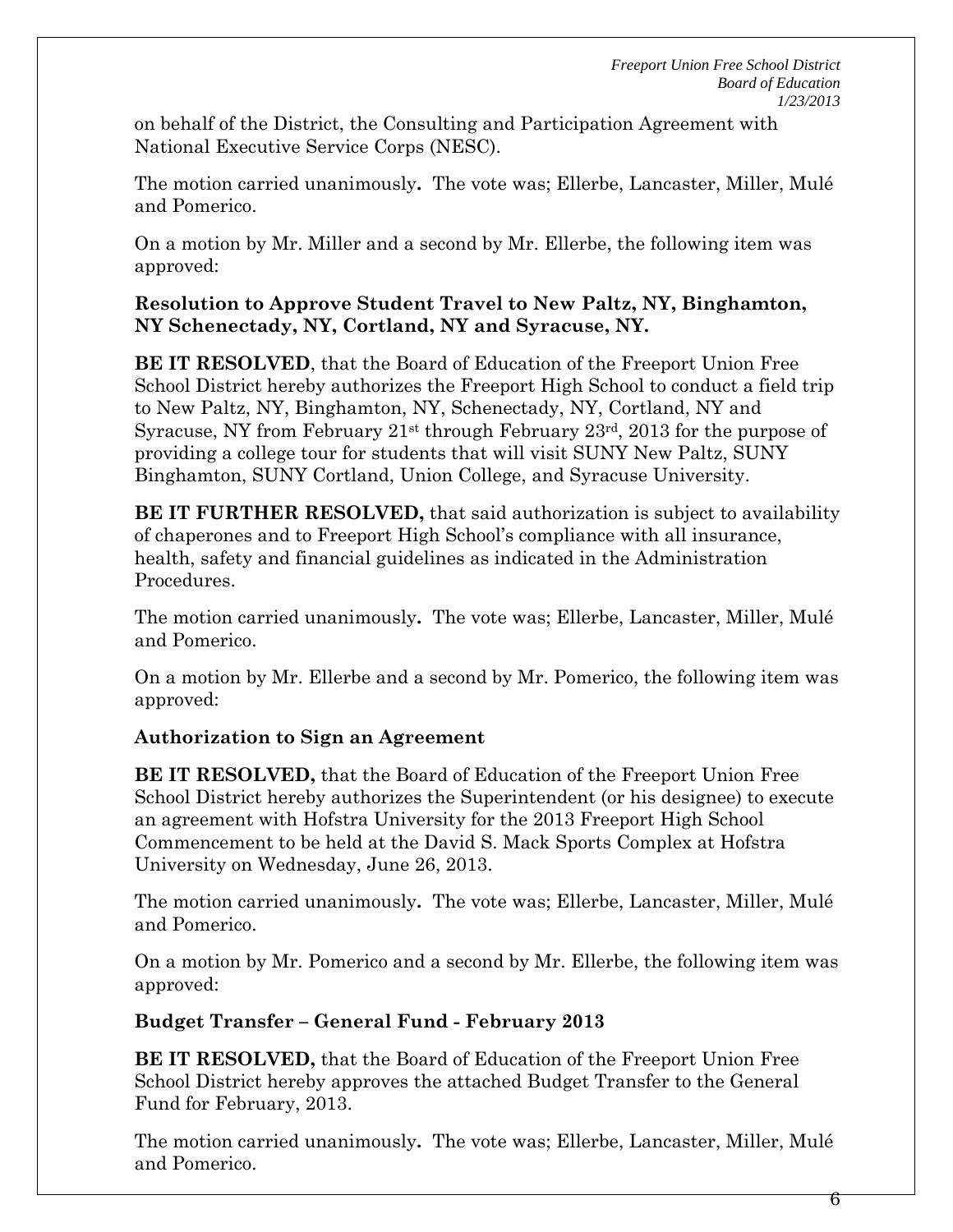On a motion by Ms. Lancaster and a second by Mr. Ellerbe the following item was approved:

# **Acceptance of a Scholarship – Millennium Honda Outreach**

**BE IT RESOLVED**, that the Board of Education of the Freeport Union Free School District hereby accepts with gratitude four scholarships to be known as the "Millennium Honda Outreach Scholarships" in the amount of \$250 each. These scholarships will be awarded to four students with an academic average between 75-80, that have demonstrated considerable educational growth and maturity, with plans to pursue higher education. This scholarship is made possible by Millennium Honda.

The motion carried unanimously**.** The vote was; Ellerbe, Lancaster, Miller, Mulé and Pomerico.

On a motion by Mr. Miller and a second by Mr. Ellerbe the following item was approved:

### **Acceptance of a Scholarship**

**BE IT RESOLVED**, that the Board of Education of the Freeport Union Free School District hereby accepts with gratitude the Blanck Family Scholarship. This scholarship is in honor of Vern and Geraldine Blanck, longtime residents and supporters of the Freeport School District. The generous award will be in the amount of \$3,000 and will be presented to one student every year who has been accepted to a 4 year collage and is in the top 25% of his or her class. The recipient should also show evidence of curiosity, ambition, compassion, integrity and decency. This scholarship was established in 1986 and is being reinstated through the generosity of Mr. Bob Blanck, class of 1957.

The motion carried unanimously**.** The vote was; Ellerbe, Lancaster, Miller, Mulé and Pomerico.

#### **Questions from the Public**

The public was given the opportunity to address the Board of Education. Each speaker was allowed to address the Board for four minutes on any topic.

#### **Executive Session**

At 8:49 p.m. Mr. Pomerico moved to adjourn to executive session for one matter of personnel. The motion was seconded by Mr. Miller and passed unanimously.

The vote was: Ellerbe, Lancaster, Miller, Mulé and Pomerico.

At 9:30 p.m., on a motion by Mr. Ellerbe and a second by Ms. Lancaster the Board returned to open session. The motion carried unanimously**.** The vote was; Ellerbe, Lancaster, Miller, Mulé and Pomerico.

The motion carried unanimously**.** The vote was; Ellerbe, Lancaster, Miller, Mulé and Pomerico.

 $\gamma$